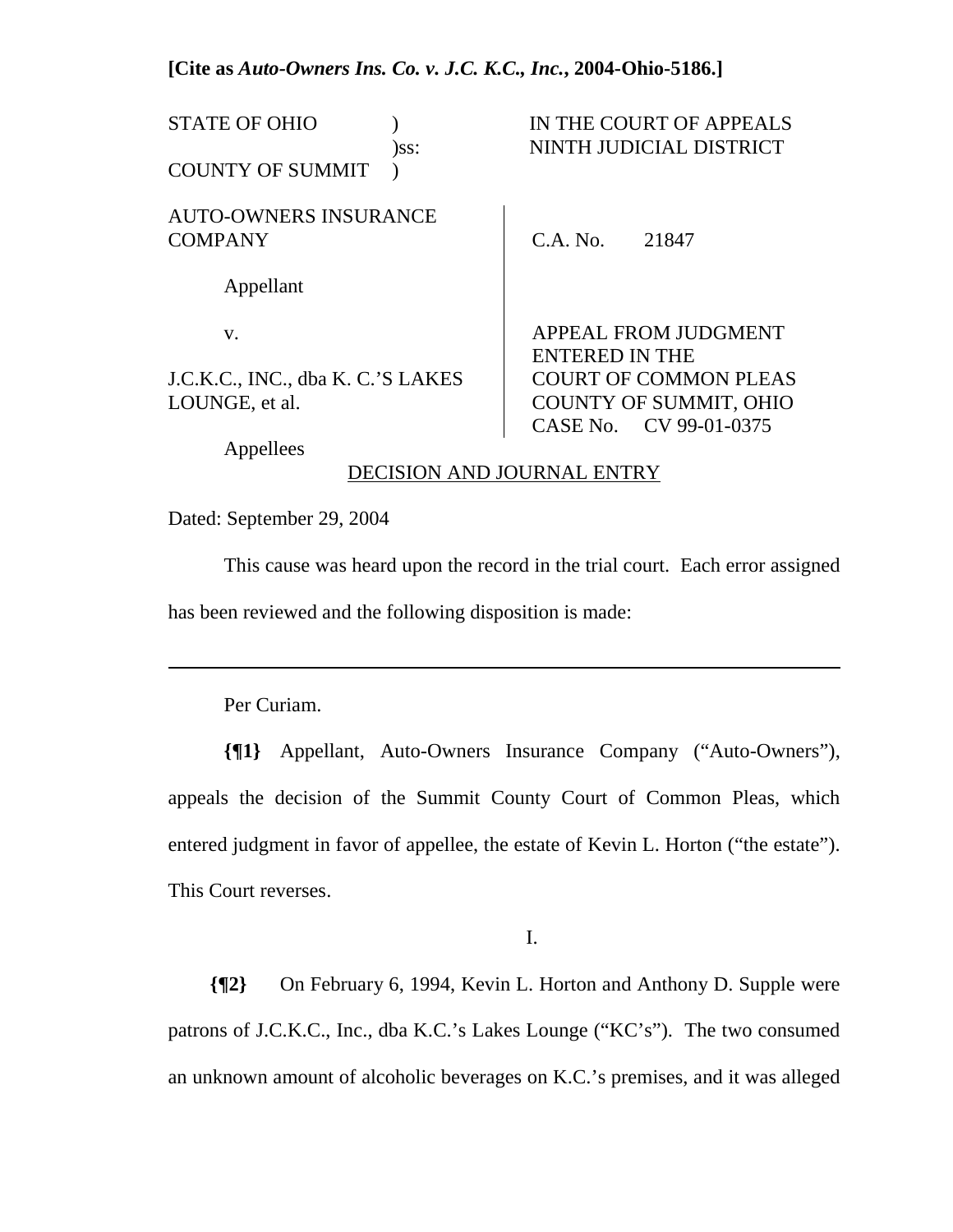that the two became intoxicated. It was further alleged that employees of K.C.'s placed Horton in the back of Supple's vehicle and allowed Supple to drive from the premises, knowing that he was intoxicated. Supple lost control of the vehicle and it collided with trees, resulting in Horton's death.

**{¶3}** On February 2, 1996, Keith L. Horton, administrator of the estate, filed a wrongful death action against K.C.'s. The action included claims for injuries resulting from (1) K.C.'s negligence in serving liquor to an intoxicated person, commonly known as "Dram Shop Act" liability; and (2) K.C.'s negligence as a business owner by failing to protect a business patron, commonly known as "premises" liability.

**{¶4}** At the time of the accident, Auto-Owners insured K.C.'s under a comprehensive general liability policy. Auto-Owners hired Attorney Craig Pelini to defend K.C.'s in the lawsuit filed by the estate.

**{¶5}** On July 19, 1996, Auto-Owners issued a reservation of rights letter to K.C.'s. Auto-Owners then hired Harry Tipping to file a declaratory judgment action seeking a determination as to whether Auto-Owners had a duty to defend or indemnify K.C.'s for Horton's death. The complaint for declaratory judgment was filed on October 14, 1997. The estate acknowledged that the policy issued by Auto-Owners excluded coverage for the Dram Shop Act liability claim, but maintained that the policy did not exclude coverage for the premises liability claim. Both Auto-Owners and the estate filed motions for summary judgment in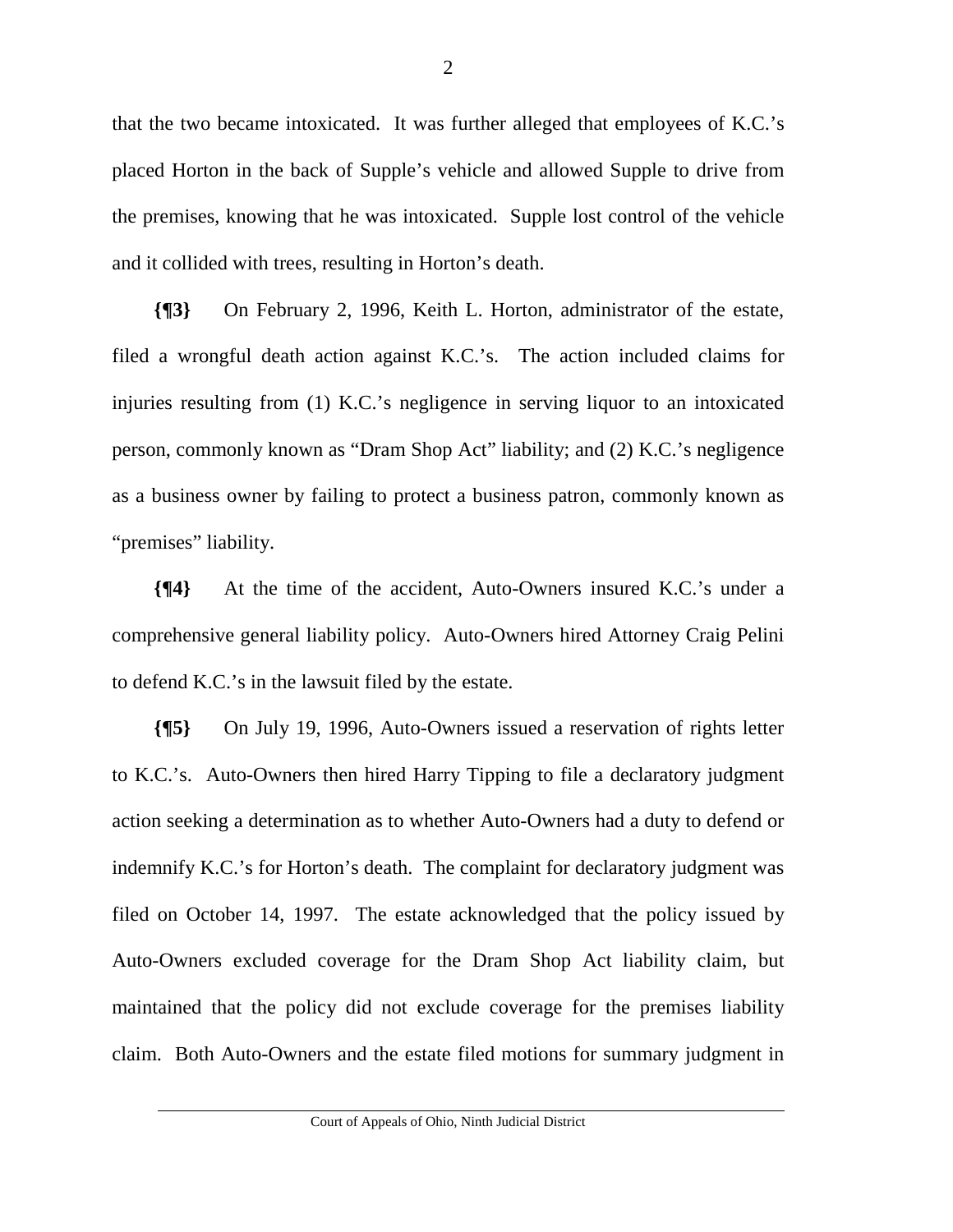the declaratory action. The trial court granted Auto-Owners motion for summary judgment, finding that the policy excluded coverage for all allegations and claims of the wrongful death suit. The estate's motion for summary judgment was denied. The estate timely appealed to this Court.

**{¶6}** During the pendency of the appeal of the declaratory action, Attorney Ronald Lee filed an amended complaint on behalf of the estate based solely on a premises liability claim. The amended complaint alleged that, as a business owner, K.C.'s breached its duty of care to Horton as a business invitee by failing to protect him from an intoxicated patron, Supple, and by its employees negligently placing Horton in the backseat of Supple's vehicle while knowing that Supple was impaired and unable to drive safely. Auto-Owners continued to employ Mr. Pelini to represent K.C.'s in the wrongful death action.

**{¶7}** On March 19, 1998, Mr. Lee wrote to Mr. Tipping advising that if Auto-Owners refused to provide K.C.'s with a defense in the matter, K.C.'s would proceed with a settlement with the estate. Mr. Lee also wrote to Mr. Tipping on April 9, 1998 and again on April 28, 1998. In the April 28, 1998 letter, Mr. Lee advised Mr. Tipping that he intended to submit the settlement to the court no later than May 8, 1998, and asked for Auto-Owners' position with regard to coverage on the amended complaint.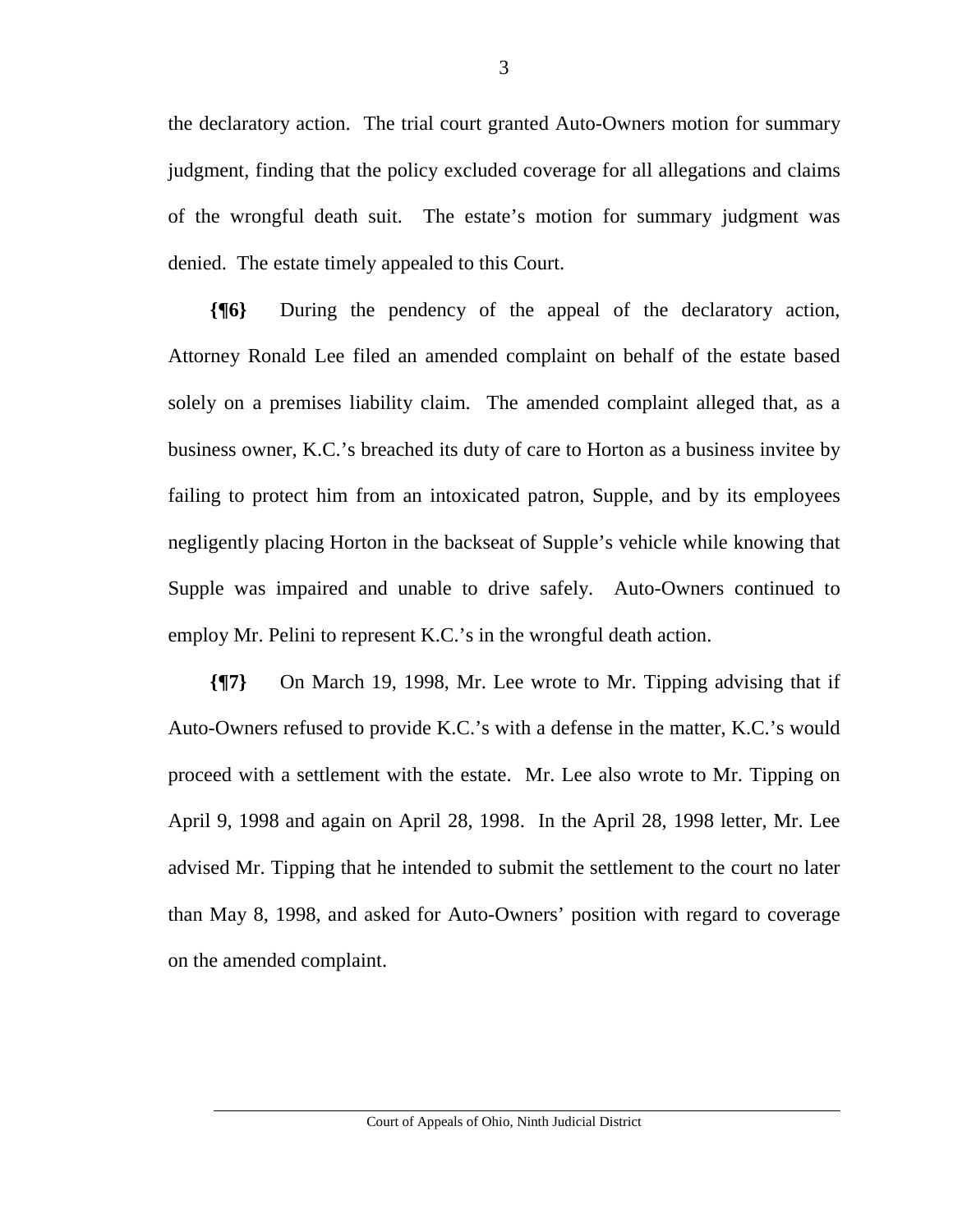**{** $\text{[8]}$  In response, Mr. Tipping sent a letter to Mr. Lee dated May 5, 1998,<sup>1</sup> indicating that Auto-Owners would not consent to any settlement between the estate and K.C.'s. K.C.'s executed the settlement agreement on May 4, 1998. On May 13, 1998, the trial court entered judgment in favor of Horton and against K.C.'s for \$300,000. Keith L. Horton, Jr., executed the settlement agreement as administrator of the estate on May 18, 1998.

**{¶9}** On November 4, 1998, this Court issued its decision in the declaratory judgment action, stating: "We emphasize that we do not decide whether K.C.'s is in fact liable to the Hortons on this claim. In this declaratory judgment action, we decide only that if K.C.'s is liable, then Auto-Owners has a duty to indemnify K.C.'s." *Auto-Owners Ins. Co. v. JC KC, Inc.* (Nov. 4, 1998), 9th Dist. No. 18937.

**{¶10}** On December 16, 1998, Horton filed a supplemental petition against Auto-Owners in the wrongful death case. On January 28, 1999, Auto-Owners filed a second complaint for declaratory judgment. The wrongful death action and the declaratory judgment action were consolidated. The trial was postponed indefinitely by agreement of the parties on November 27, 2002, and submitted to

 $\overline{a}$ 

<sup>&</sup>lt;sup>1</sup> The exact date that Mr. Lee received the letter dated May 5, 1998, from Tipping is not known. However, it is clear from the "Received" stamp that the letter was received before May 10, 1998.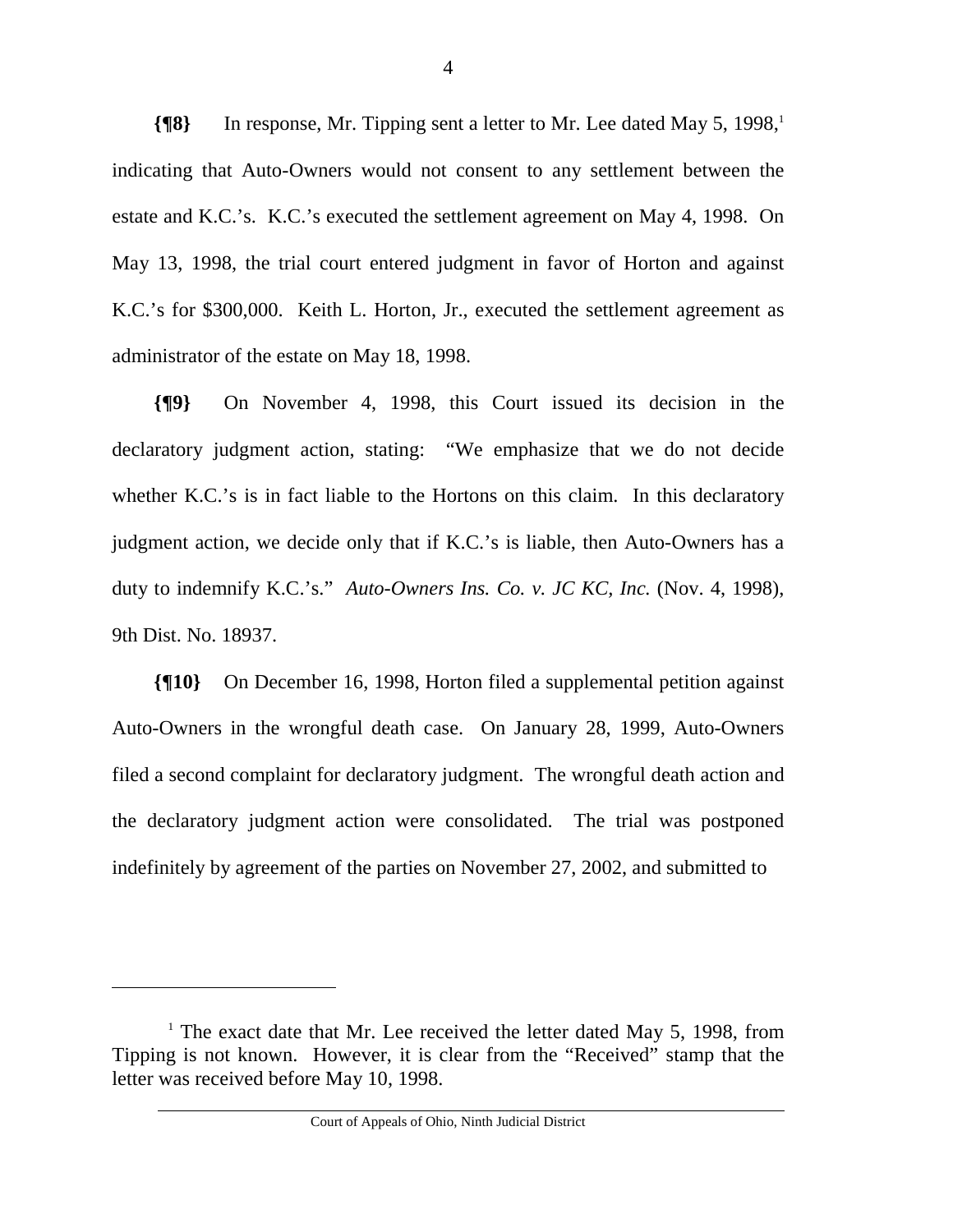the trial court upon depositions and briefs. On November 4, 2003, the trial court rendered judgment in favor of Horton and against Auto-Owners.

**{¶11}** Auto-Owners timely appealed, setting forth one assignment of error for review.

#### II.

# **ASSIGNMENT OF ERROR**

"THE COURT BELOW ERRED IN BASING ITS JUDGMENT ON THE ASSUMPTION AUTO-OWNERS DENIED COVERAGE, WHEN IT IS UNDISPUTED AUTO-OWNERS NEVER DENIED COVERAGE, AND INSTEAD LITIGATED THE INSURANCE COVERAGE ISSUES WHILE AT ALL TIMES DEFENDING ITS INSURED UNDER A RESERVATION OF RIGHTS."

**{¶12}** In its sole assignment of error, Auto-Owners contends that the trial court erred in finding that it denied coverage to K.C.'s. This Court agrees.

# Standard of Review

**{¶13}** The parties disagree as to the standard of review this Court should employ in the present matter. Auto-Owners argues that this Court should review the matter de novo. K.C.'s contends that Auto-Owners has, in effect, presented a manifest weight argument. This Court finds that Auto-Owners has presented a manifest weight argument.

**{¶14}** When an appellant challenges a judgment in a civil case as against the manifest weight of the evidence, an appellate court's standard of review is the same as that in a criminal context. *Frederick v. Born* (Aug. 21, 1996), 9th Dist.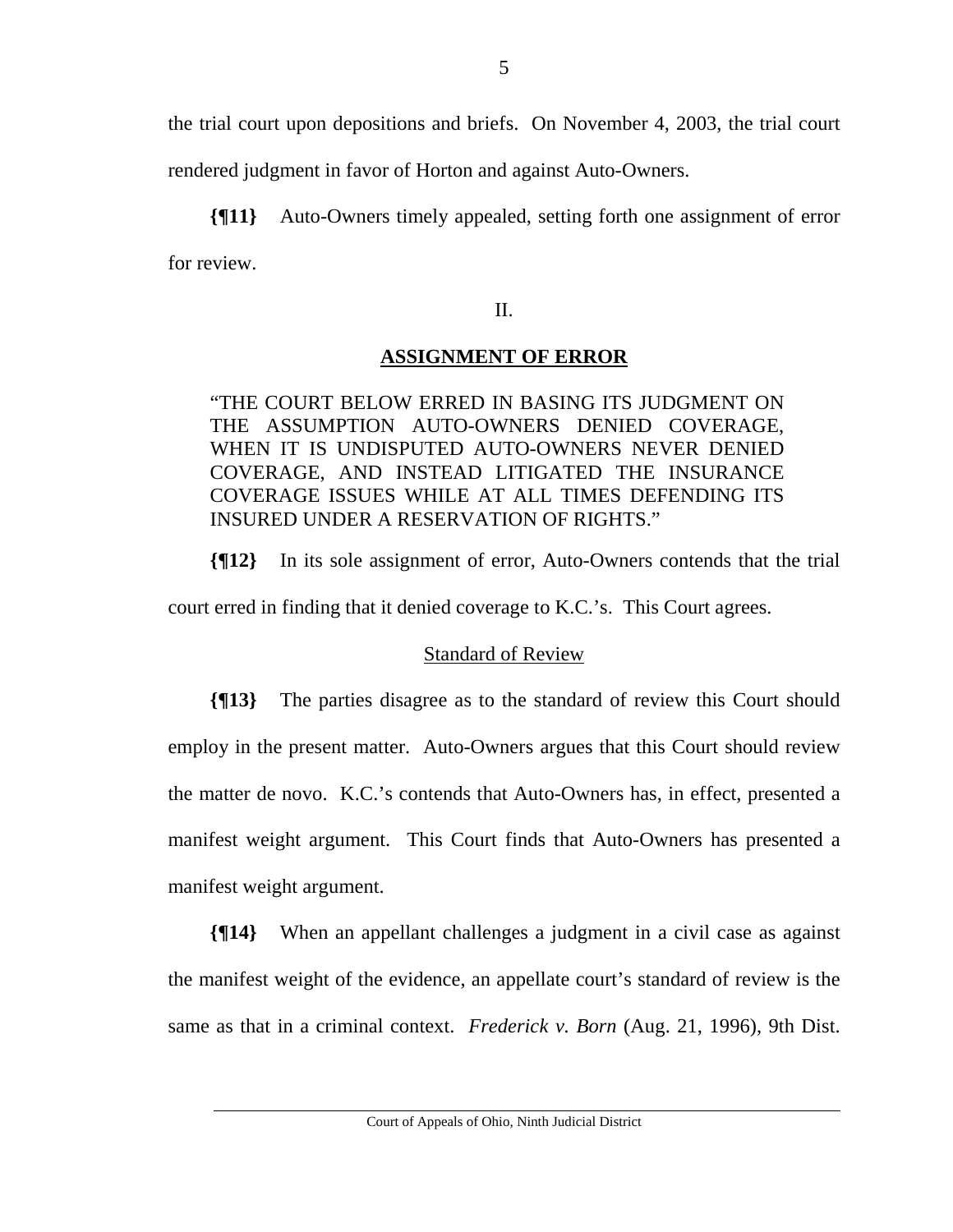No. 95CA006286. In determining whether a conviction is against the manifest weight of the evidence, this Court must:

"Review the entire record, weigh the evidence and all reasonable inferences, consider the credibility of witnesses and determine whether, in resolving conflicts in the evidence, the trier of fact clearly lost its way and created such a manifest miscarriage of justice that the conviction must be reversed and a new trial ordered." *State v. Otten* (1986), 33 Ohio App.3d 339, 340.

**{¶15}** K.C.'s argues that Auto-Owners denied coverage and therefore forfeited its right to insist on compliance with its policy terms and conditions requiring Auto-Owners' consent to any settlement. Specifically, K.C.'s avers that "[o]nce Auto-Owners decided to seek and obtain a judgment that it had no coverage obligations under the policy, it could not prohibit its insured, K.C.'s, from entering into settlement negotiations with the injured party." To support its argument, K.C.'s relies on the following cases: *Sanderson v. Ohio Edison Co.*  (1994), 69 Ohio St.3d 582; *Ward v. Custom Glass & Frame, Inc.* (1995), 105 Ohio App.3d 131; *Bakos v. Insura Prop. & Casualty Ins. Co.* (1997), 125 Ohio App.3d 548; *Aufdenkamp v. Allstate* (Jan. 19, 2000), 9th Dist. No. 98CA007269. However, the foregoing cases are distinguishable from the case sub judice. In all of the cases cited by K.C.'s, the insurer denied coverage to the insured or insureds. Auto-Owners did not deny coverage to K.C.'s throughout the underlying proceedings.

**{¶16}** Both Auto-Owners and K.C.'s rely on *Motorists Mut. Ins. Co. v. Trainor* (1973), 33 Ohio St.2d 41, to support their arguments. In *Trainor*, the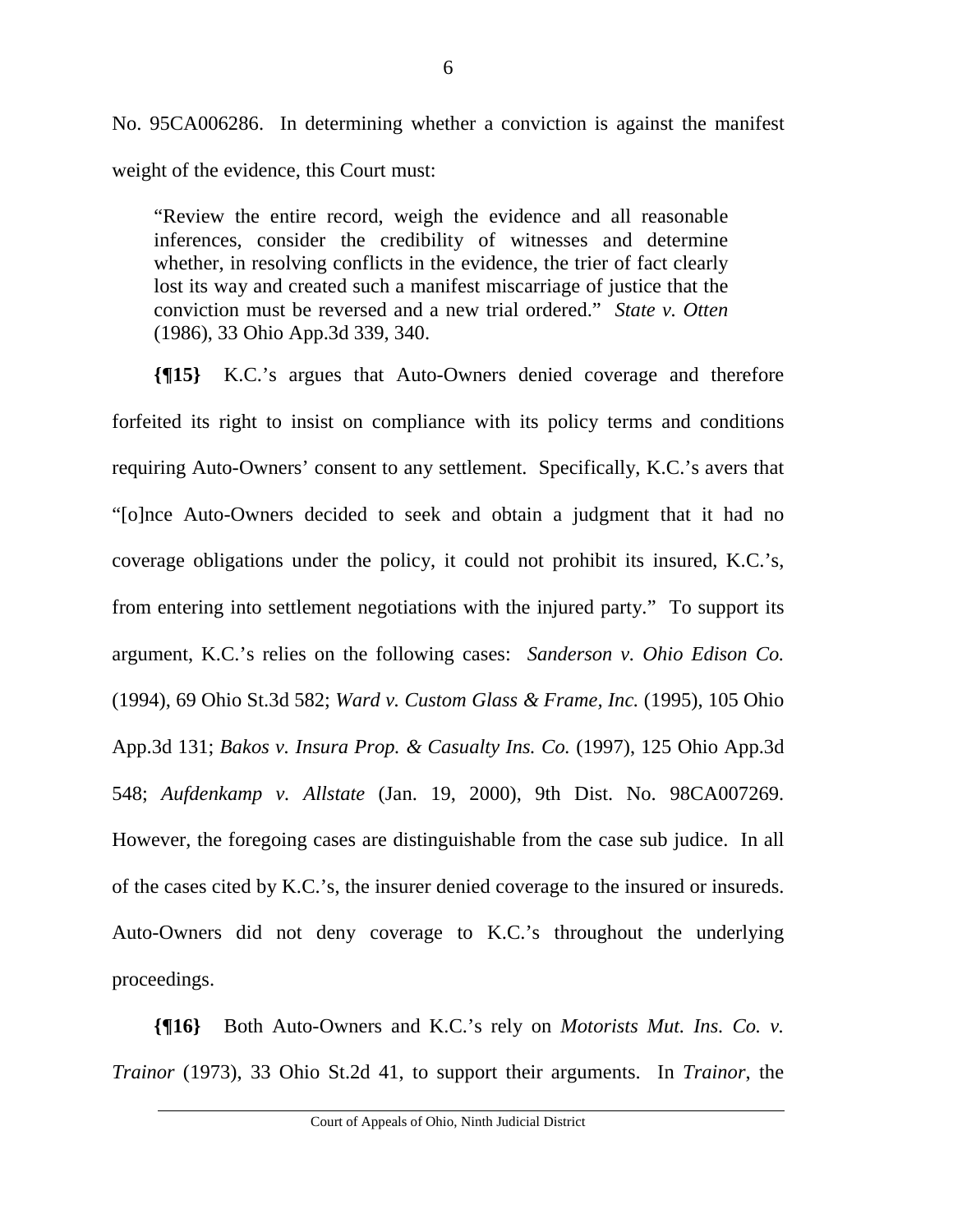insurance carrier denied coverage and sent letters to its insureds informing them it would not defend them until they signed a non-waiver agreement. The Supreme Court of Ohio held that the insureds were not obligated to assent to or deny the alleged non-waiver agreement and that the insurance carrier's failure to act until its insureds responded to its letters was a breach of its duty to defend. Id. at 46. In the present case, Auto-Owners did not refuse to defend K.C.'s at any point during the litigation. Therefore, *Trainor* is not applicable to the present matter.

**{¶17}** In *Sanderson*, the Ohio Supreme Court stated:

"[W]here an insurer unjustifiably refuses to defend an action, leaving the insureds to fend for themselves, the insureds are at liberty to make a reasonable settlement without prejudice to their rights under the contract. By abandoning the insureds to their own devices in resolving the suit, the insurer voluntarily forgoes the right to control the litigation and, consequently, will not be heard to complain concerning the resolution of the action in the absence of a showing of fraud, even if liability is conceded by the insureds as a part of settlement negotiations." 69 Ohio St.3d at 586.

**{¶18}** In *Romstadt v. Allstate Ins. Co.* (C.A.6 1995), 59 F.3d 608, 613-614,

the Sixth Circuit Court of Appeals held that *Sanderson* does not apply where the

insurer defends its insured, either in whole or by a reservation of rights.

**{¶19}** In the present case, Auto-Owners, upon receiving notice of the claim against K.C.'s in the underlying action, provided a defense to K.C.'s under a reservation of rights. Throughout the entirety of the underlying action, Auto-Owners provided K.C.'s with a defense. Despite Auto-Owners' filing of the declaratory judgment action where it sought a determination that the claim against

Court of Appeals of Ohio, Ninth Judicial District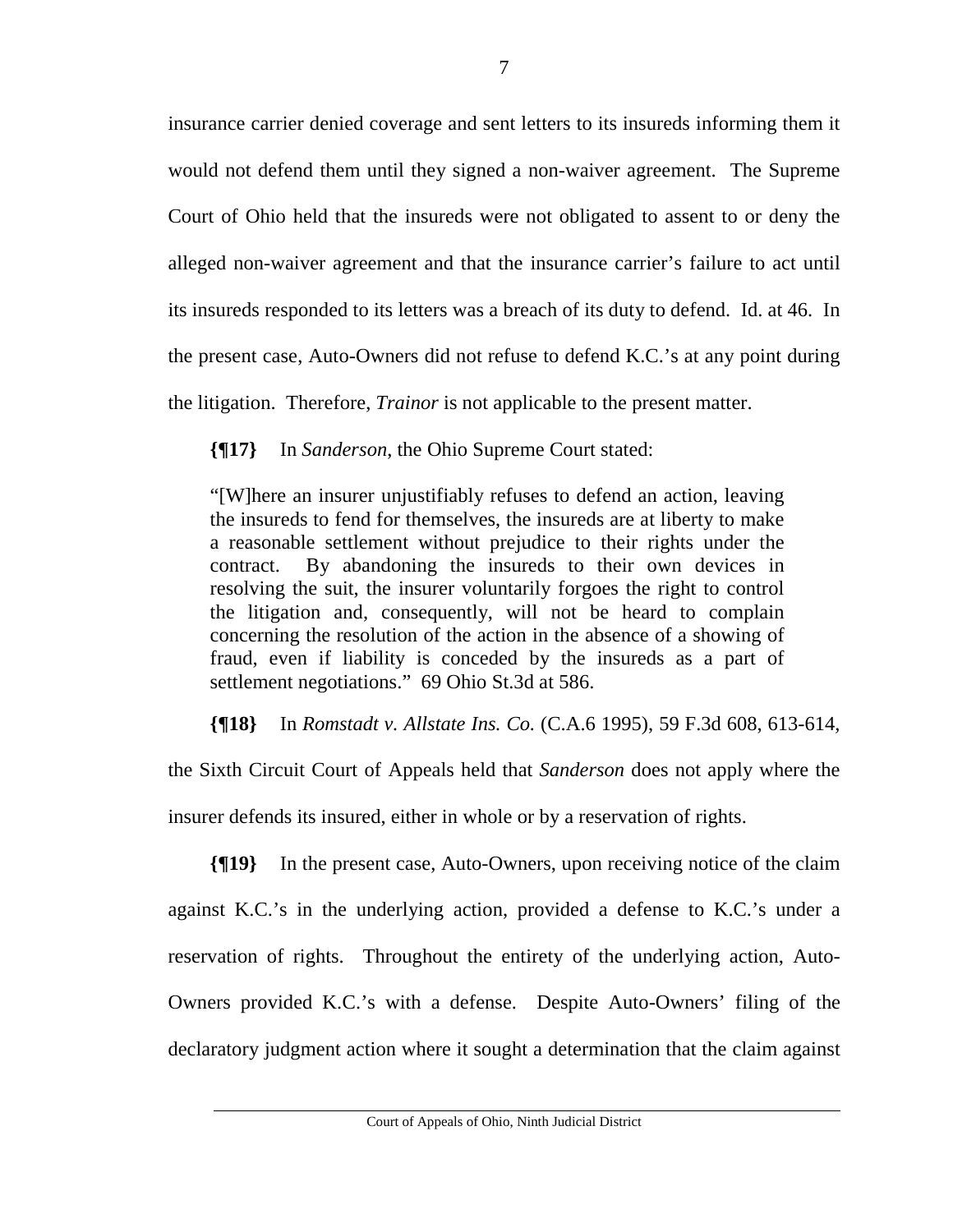K.C.'s was not covered under the policy, Auto-Owners continued to defend K.C.'s. Because Auto-Owners did not refuse to defend K.C.'s at any point in the underlying action, K.C.'s was not at liberty, and was in fact barred from, entering into a settlement with Horton without Auto-Owners' consent. As a result, the trial court erred in finding that the consent judgment was binding upon Auto-Owners.

**{¶20}** Auto-Owners' sole assignment of error is sustained.

#### III.

**{¶21}** The judgment of the Summit County Court of Common Pleas is reversed, and the matter remanded for proceedings consistent with this opinion.

> Judgment reversed, and cause remanded.

The Court finds that there were reasonable grounds for this appeal.

We order that a special mandate issue out of this Court, directing the Court of Common Pleas, County of Summit, State of Ohio, to carry this judgment into execution. A certified copy of this journal entry shall constitute the mandate, pursuant to App.R. 27.

Immediately upon the filing hereof, this document shall constitute the journal entry of judgment, and it shall be file stamped by the Clerk of the Court of Appeals at which time the period for review shall begin to run. App.R. 22(E). The Clerk of the Court of Appeals is instructed to mail a notice of entry of this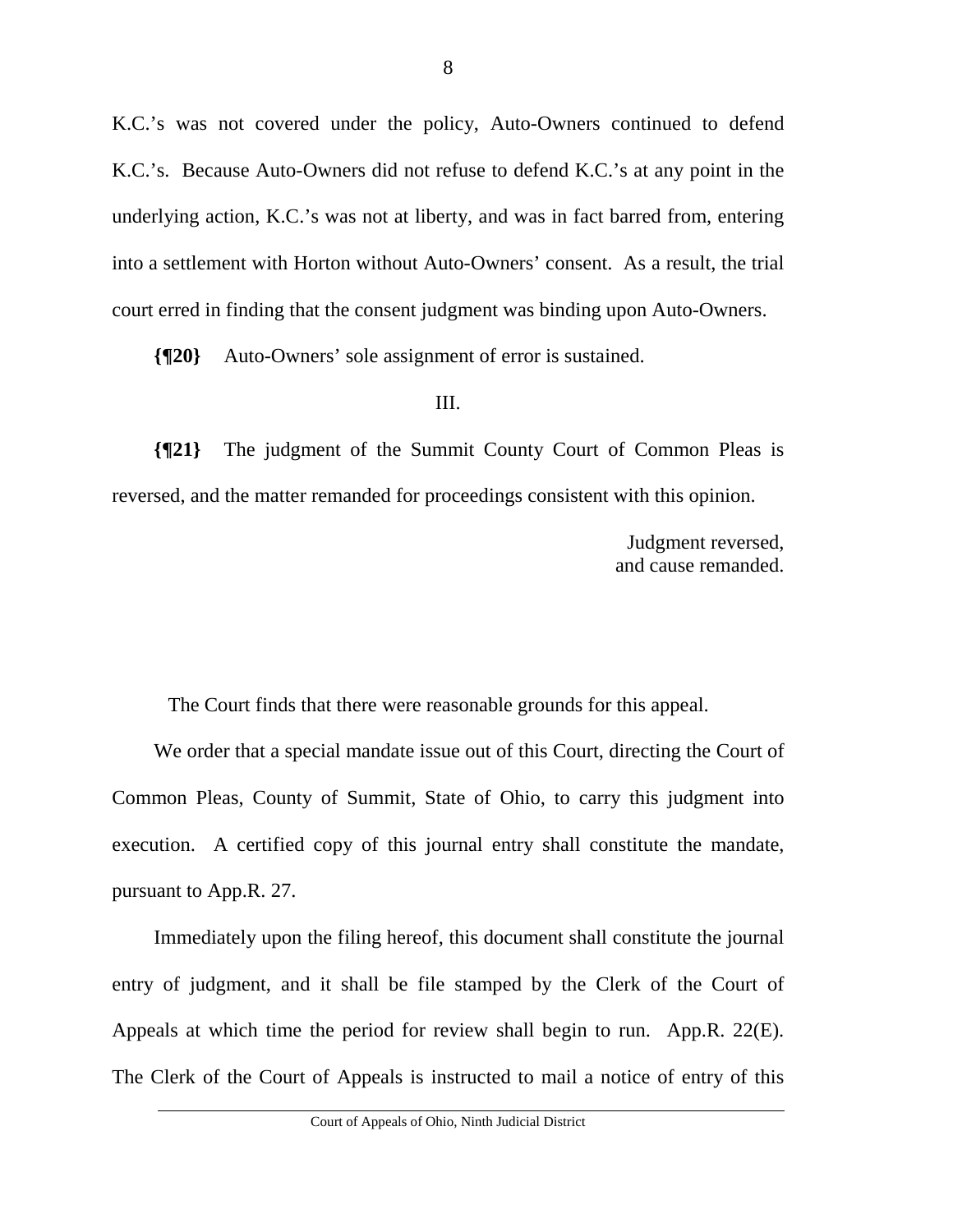judgment to the parties and to make a notation of the mailing in the docket, pursuant to App.R. 30.

Costs taxed to appellees.

Exceptions.

# $\overline{\phantom{a}}$  , and the contract of the contract of the contract of the contract of the contract of the contract of the contract of the contract of the contract of the contract of the contract of the contract of the contrac LYNN C. SLABY FOR THE COURT

# SLABY, J. BOYLE, J. **CONCUR**

# CARR, P. J. DISSENTS, SAYING:

**{¶22}** I respectfully dissent. An insurer's duty to defend is separate and distinct from its duty to indemnify. *Socony-Vacuum Oil Co. v. Continental Cas. Co.* (1945), 144 Ohio St. 382, paragraph one of the syllabus. In the present case, Auto-Owners performed its duty of defending K.C's in the wrongful death action; however, by its actions, Auto-Owners denied that coverage existed under the policy it issued to K.C.'s. While the underlying action was pending, Auto-Owners sought a declaratory judgment that coverage did not exist. The trial court granted Auto-Owners' motion for summary judgment in the declaratory action, holding that Auto-Owners had neither a duty to defend nor a duty to indemnify K.C.'s for the death of Kevin Horton. Once Auto-Owners obtained a judgment from the trial court that it was not required to either defend or indemnify K.C.'s in the wrongful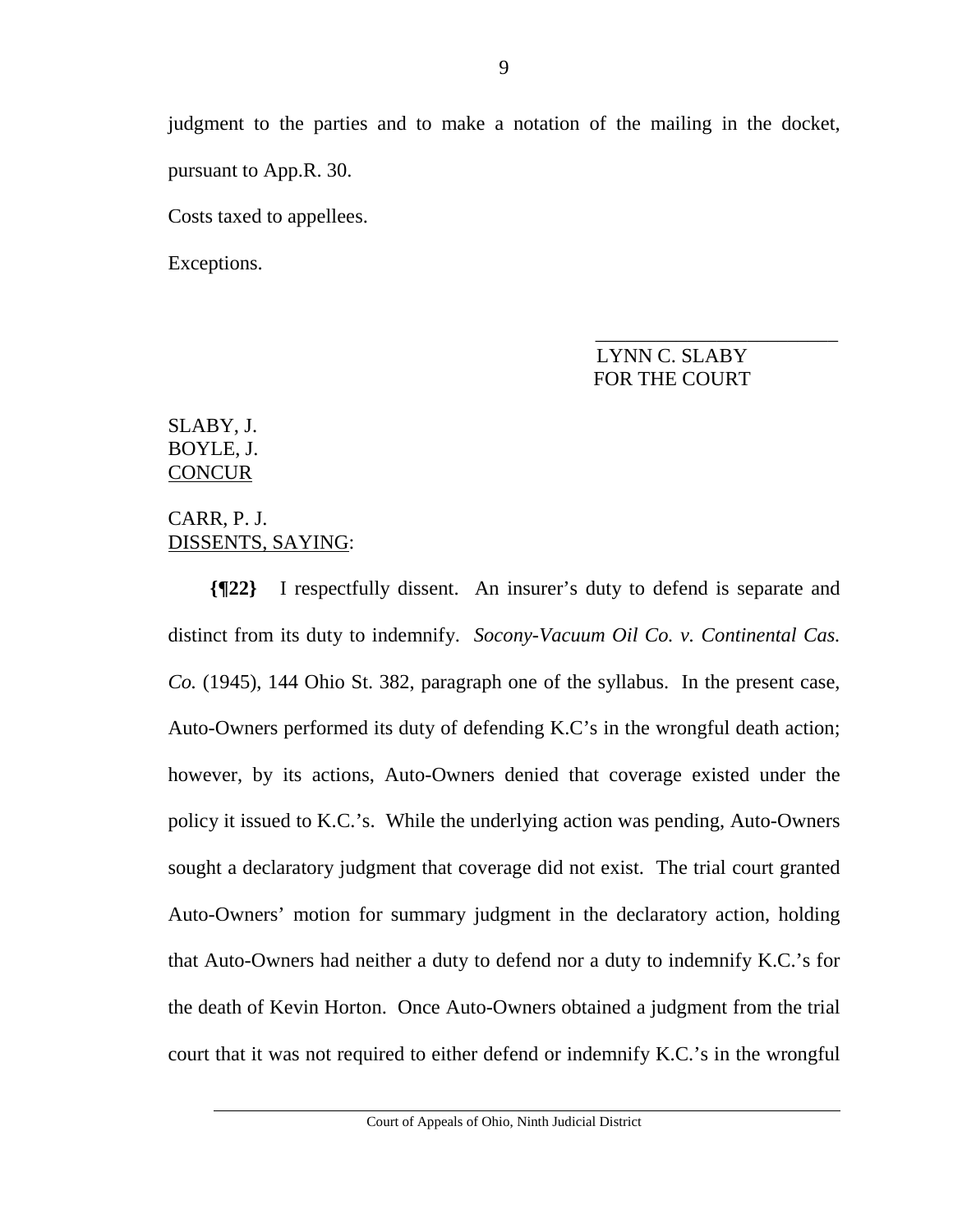death action, K.C.'s was no longer obligated to seek Auto-Owners' approval before entering into a settlement with the estate. "[W]hen the insurer denies coverage and the insured is exposed to the entire amount of a potential damage award, the insured does not breach its duty to cooperate because it settles the case." *Presrite Corp. v. Commercial Union Ins. Co.* (1996), 113 Ohio App.3d 38, 44, citing *McNicholes v. Subotnik* (C.A.8, 1993), 12 F.3d 105, 109. The present case is unique in that not only did Auto-Owners deny coverage, but the trial court also had entered judgment declaring that Auto-Owners had no obligation to provide coverage.

**{¶23}** Although no longer required to do so, during the pendency of the appeal of the trial court's judgment in the declaratory action, K.C.'s notified Auto-Owners multiple times that it intended to settle with the estate. Auto-Owners, however, failed to respond to the correspondence sent by K.C.'s attorney until May 5, 1998. At that time, Auto-Owners' attorney advised K.C.'s attorney that Auto-Owners would not consent to any settlement between the estate and K.C.'s. K.C.'s executed the settlement agreement on May 4, 1998. In *McDonald v. Republic-Franklin Ins. Co.* (1989), 45 Ohio St.3d 27, paragraph three of the syllabus, the Supreme Court of Ohio stated: "The insurer's failure to respond, within a reasonable time, to notification by its insured of a settlement offer will operate to void" insurance provisions which are favorable to the insurer. In this case, a review of the record shows that Auto-Owners failed to respond within a